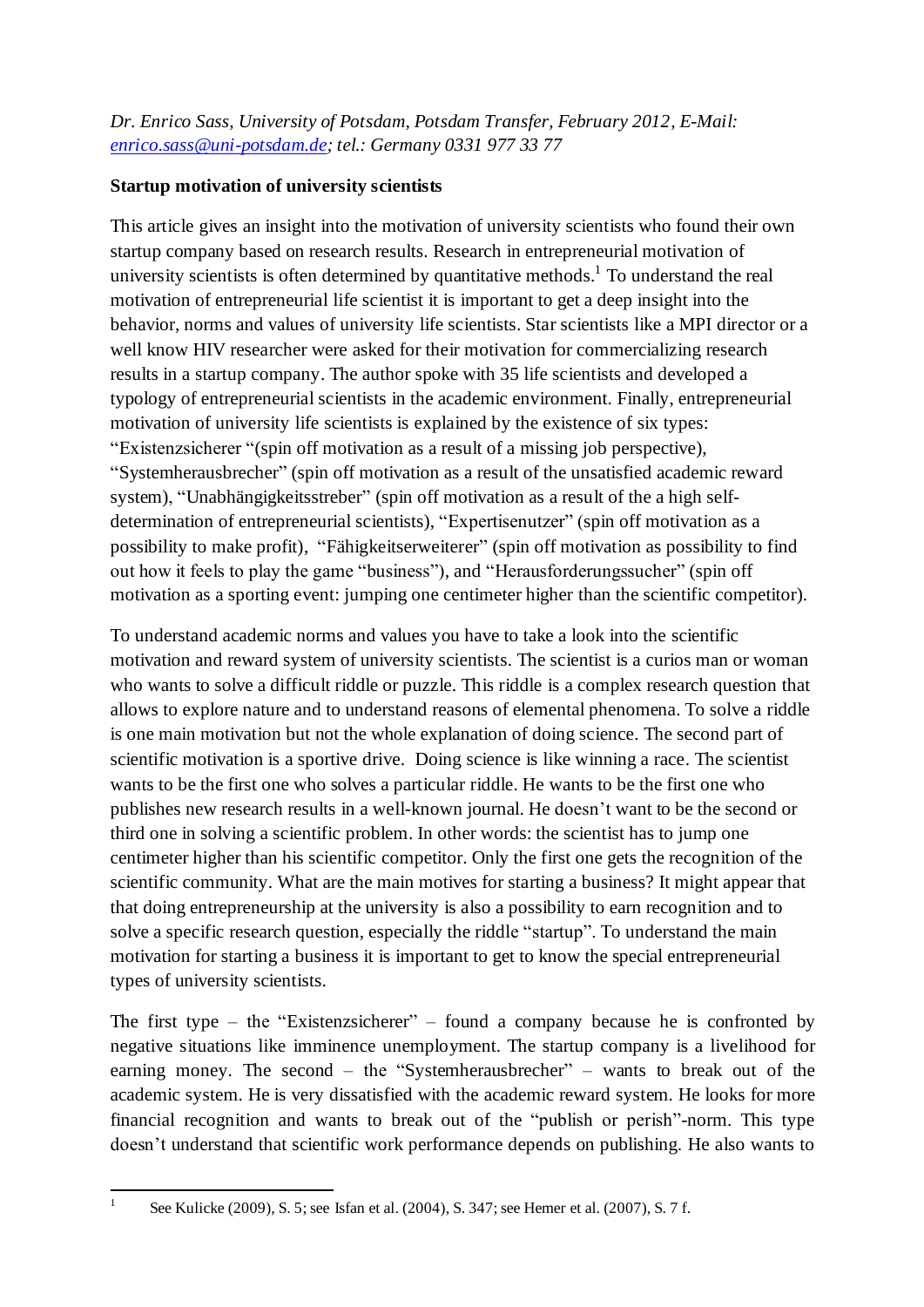see applications of his research results. The third type – the "Unabhängigkeitsstreber" – looks for independence in his job environment. Scientists of this type want to make decisions on their own without the influence of other people and teammates at work. The own company is the only thing that makes it possible to live the life to the full. The fourth type – the "Expertisenutzer" – wants to transform his knowledge and his business ideas into money. Scientists of this type look for financial gain for their research results. The startup company is one possibility to make money in addition to the salary. Especially, research assistances found a company. In contrast to full time professors research assistances don´t have the possibility to make money outside of the academic system. Full time professors can use an existing reputation marked for consulting other companies or for giving a speech. The fifth type – the "Fähigkeitserweiterer" – wants to try if he is also able to found a company in addition to scientific research work. He transfers his scientific curiosity to the economic field. He wants to see how it feels to found a company and to play the game "business". Scientists of this type don`t leave the university after the company founding process. The "Fähigkeitserweiterer" is a person who plays different roles. He found a company; he offers teachings, and he makes contract research. But he will never give up his role as university scientist. The last type – the "Herausforderungssucher" – looks for challenges. The founding of a company is a sporty incentive. This type wants to jump one centimeter higher than his scientific competitor. Scientists of this type are star scientists. They are very well-known; publish a lot of A-journal articles and transfer their research results into the market. The "Herausforderungssucher" is serial entrepreneur and founds more than two companies. Scientists of this type use their reputation and skills to develop business ideas and to get money from external investors. Their reputation acts as signal for their credibility and for the success of their business ideas.

There is another interesting result of this research study. On the one hand interviews reveal that entrepreneurial behavior can be the result of an entrepreneurial socialization in the past. It can be the entrepreneurial father who influences the son. It can be the scientific trainer or group leader who conveys entrepreneurial spirit by doing technology transfer in the research institution in which the scientist was trained. On the other hand entrepreneurial behavior can also be a behavior without a specific socialization in the past. There is the life scientist who wasn't influenced by entrepreneurial friends and teammates. These scientists found a company because they want to try entrepreneurship; they want to try if they are also able to found a company in addition to publishing articles. In this way entrepreneurship is an expression of the original scientific motivation: entrepreneurship is a possibility to solve the riddle "start up a company"; a possibility to live out the scientific curiosity and to explore new things and mechanism of elemental phenomena in the field of business.